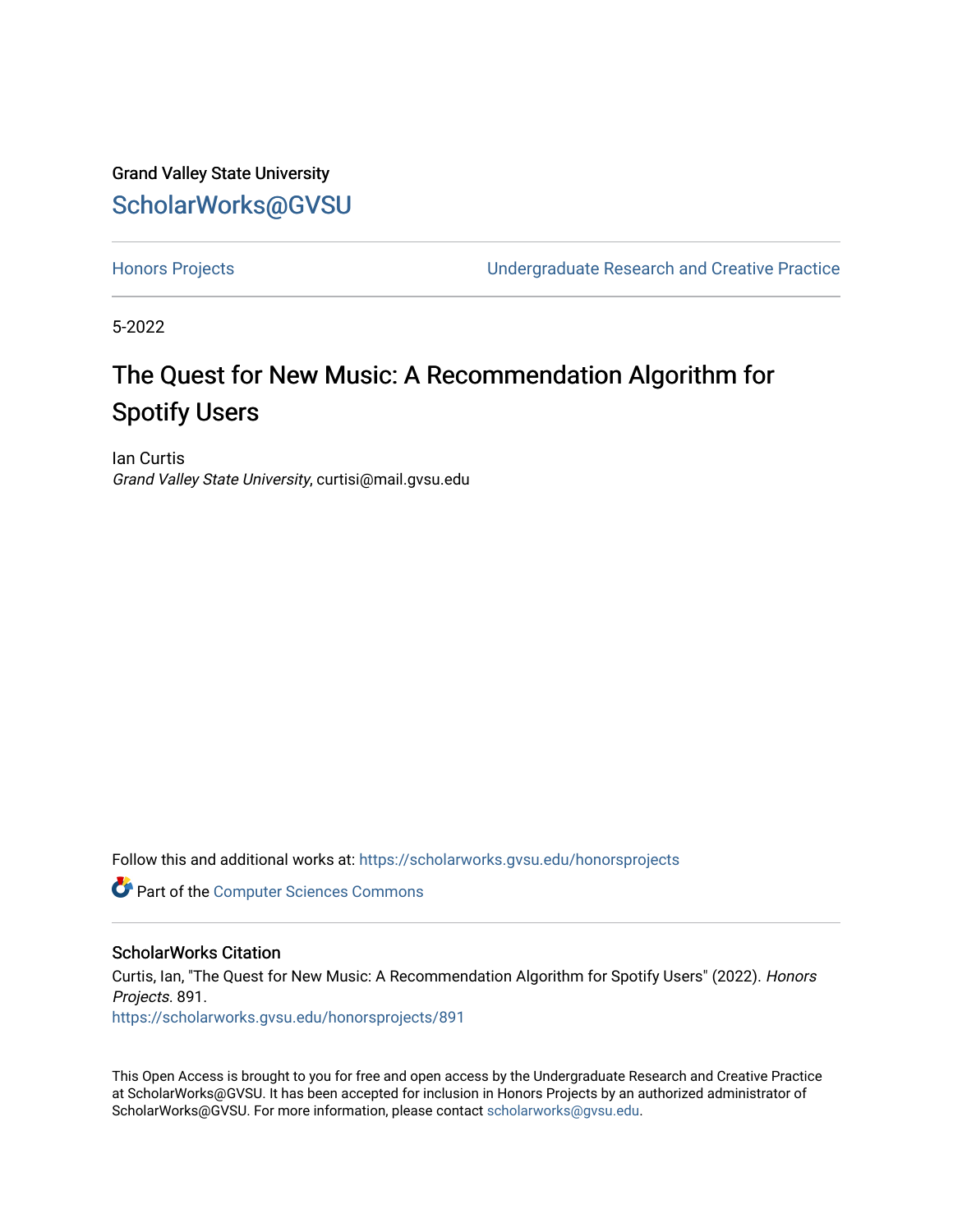# A Recommendation Algorithm for Spotify Users

This project was my submission to the Grand Valley State University Honors College senior project under mentor Dr. Erin Carrier. All code in the GitHub [repository](https://github.com/ian-curtis/recommender) is licensed under an MIT [license](file:///Users/iancurtis/Documents/coding/recommender/reflection/LICENSE).

Music is one of the rare forms of communication that can be understood on a profound level by anyone; it has the power to cause significant emotional effects, to spark inspiration, to ignite change, to spread knowledge, and more, even regardless of song language. Music's influence is ever-growing, and its unique powers have become significantly more relevant throughout the COVID-19 pandemic. As communities shut down and governments issued lockdown orders, music played a more significant role for many people wishing to take advantage of their isolation and extra time. Studies in Spain and Israel have demonstrated that, during the pandemic, people have turned to music more than average, whether it be listening to songs, playing an instrument, or watching a livestream [1][4].

With so many people interacting with music, it is natural that many would be searching for new music to listen to. This raises some interesting questions. How do we recommend new music to people? What variables need to be considered in order to provide a good recommendation? What exactly is a good recommendation and how can we be certain a listener agrees? Can user satisfaction of recommendations improve if a user is given control over how their recommendations are created?

Spotify users may be familiar with current Spotify-provided personalized recommendation systems. One, Discover Weekly provides listeners with new songs they haven't heard before and another, Release Radar, provides recently-released songs that a listeners might enjoy. Both playlists give 30 songs once a week and are the result of a complex algorithm. The exact methods used to construct this algorithm are private to Spotify as are the variables considered in recommendation; therefore, conducting research with Spotifyprovided recommendations is difficult. Researchers would have no control over any part of the process and would be unable to manipulate any variables.

While the present algorithm is not as complex nor as efficient as those from Spotify, it does allow researchers to have some freedom in choosing which/how many variables to manipulate. Outside of research, the goals of this program are to provide a new way for users to find new music without having to wait a whole week and to make those recommendations as accurate as possible. In other words, we want to minimize the number of recommended songs that a user did not enjoy and to recommend as many songs as possible that a user will enjoy. A few sub-goals follow:

- We want to avoid recommending only Top-40 songs (unless this is what *should* be recommended)
- We want to recommend songs that a user does not already have saved in their library
- We want to recommend songs that a user has not heard before (see [Limitations](#page-6-0) for more on this)

In general, we are interested if, as mentioned above, giving a user some control over how their recommendations are created leads to higher overall satisfaction with those recommendations.

### **Prerequisites**

This program is not currently available on the web and is not able to be easily run by an individual user. The app requires an API id and secret, both of which are hidden for security purposes. Should anyone wish to run the app for themselves, they would need to have an installation of Python, a nice text editor (such as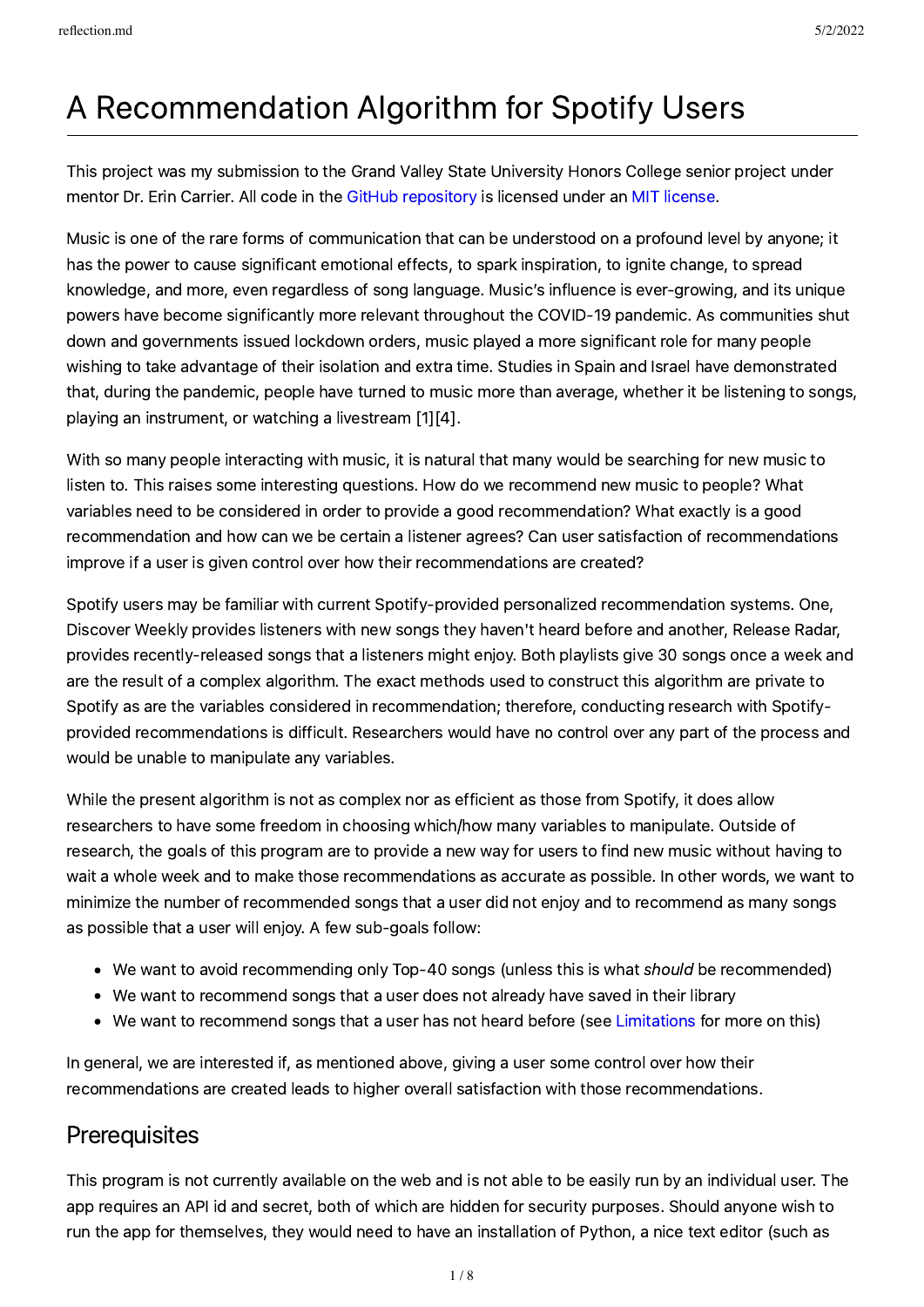### Data and Permissions Required

In order to run this app, a user must give it permission to access their profile data as well as the songs in their library. The app can only access the information a user permits it too. As such, we have chosen only the permissions necessary for the app to run, ensuring that no excess data is used. This app uses the following scopes (followed by their purpose):

| <b>Scope Name</b>                | Reason                                                                                                                                               |
|----------------------------------|------------------------------------------------------------------------------------------------------------------------------------------------------|
| $user-$<br>library-read          | Allows the app to collect songs in a user's library from playlists marked as "public"<br>or "collaborative"                                          |
| playlist-<br>read-private        | Allows the app to collect songs in a user's library from playlists marked as "private"                                                               |
| playlist-<br>$modify-$<br>public | Allows the app to create a new playlist, modify the title/description, and add new<br>songs                                                          |
| $user-read-$<br>private          | Allows the app to read private profile data. The app only uses information user<br>country and whether or a not a user can listen to explicit music. |
| $user-top-$<br>read              | Allows the app to read a user's top tracks and top artists                                                                                           |

At the end of the program, all user data and track information is erased. Should a user want more recommendations, they would need to run the app again (those using the algorithm for personal use might comment out the data erasing code). The app does not modify any old playlists, even playlists it has already created, but will instead always create a new one (Spotify playlists can have the same name; each new playlist has a unique identifier allowing for this).

### The Process

The idea behind this project was to provide insight into how different methods of recommendation affect user satisfaction with recommended products. Specifically we explore music recommendation and satisfaction with a recommended playlist and we were interested in how satisfaction of a playlist changes when a user has some control over how the playlist is formed. To investigate this, we created nine different groups, each with a slightly different recommendation process. The first group is a control group where a user is simply assigned 30 random recommendations from a list. The remaining groups rely on a K-Means clustering algorithm and differ in terms of the type of data used to cluster (numeric vs. numeric/ordinal/nominal), the distance metric used (euclidean vs. random other metric), and whether a user is able to contribute to the recommendation process (by rating the importance of certain numeric variables). The K-Means algorithm from the [pyclustering](https://github.com/annoviko/pyclustering) package is used as it allows for custom definitions of distance metrics [2]. We chose K-Means due to the unsupervised nature of this project; although we know what songs a user likes, we don't know which songs the user does not like (and we cannot assume they dislike every song not in their library).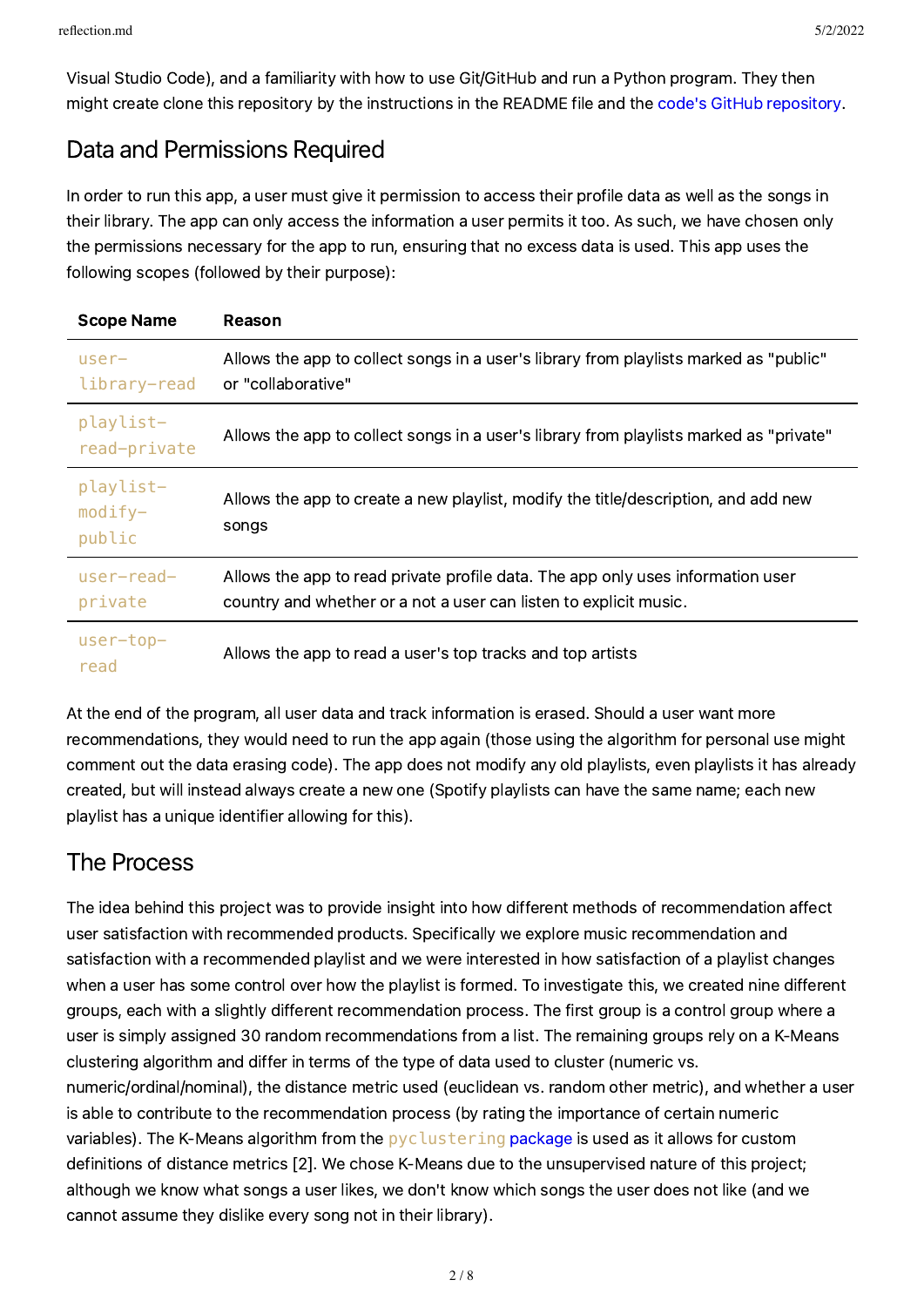Possible distance metrics currently include manhattan (city-block), euclidean, canberra, chebyshev, minkowski with degree 6, and minkowski with degree 12 with the potential for more to be added. Variables used in clustering are as follows (note that some groups only consider the quantitative variables while others consider all variables). Variables with an asterisk (\*) indicate that variable could be affected by user input.

| <b>Variable Name</b> | <b>Type</b> | <b>Values</b> | <b>Brief Description</b>                                               |
|----------------------|-------------|---------------|------------------------------------------------------------------------|
| artist_popularity    | num         | $0 - 100$     | Value of the artist's popularity                                       |
| duration_m           | num         | $0 - ?$       | Duration of a track in minutes                                         |
| track_popularity     | num         | $0 - 100$     | Value of the individual track's popularity                             |
| danceability*        | num         | $0 - 1$       | How danceable the track is                                             |
| energy*              | num         | $0 - 1$       | How energetic the track is                                             |
| loudness             | num         | $-60-10?$     | How loud a track is (in decibels)                                      |
| acousticness*        | num         | $0 - 1$       | How acoustic a track is                                                |
| instrumentalness     | num         | $0 - 1$       | How instrumental (without words) a track is                            |
| liveness*            | num         | $0 - 1$       | How live a song is (presence of a live audience)                       |
| tempo                | num         | $1 - 240?$    | How fast a track is (in beats per minute)                              |
| valence*             | num         | $0 - 1$       | How happy/upbeat a track is                                            |
| half_decade          | ord         | 1900-<br>2020 | The half-decade a track was released (e.g., 1970, 1975,<br>1980, etc.) |
| key                  | ord         | $-1-11$       | The musical key of the track $(-1)$ =None, $0=$ C, $1=$ D#, etc.)      |
| time_sig             | ord         | $3 - 7$       | Time signature of the track (3/4, 4/4, 5/4, etc.)                      |
| explicit             | nom         | True/False    | Tells if a track contains explicit content (True) or not<br>(False)    |
| mode                 | nom         | 0/1           | Whether a track is major (1) or minor (0)                              |

What happens when the program is run mostly depends on random selection. The program is designed to give users a different experience by changing the method by which recommendations are created so when the program is run, the user is assigned to a random group. Regardless of group assignment, all users will go through the following first steps:

- . The program loads all necessary outside packages, connects to the Spotify API (online database from which user data can be accessed), and sets up user information (username, country, and whether they can listen to explicit music).
- . The program reads in all of a user's playlists then asks the user if there are any playlists they would not like considered in the recommendation process. For instance, a user may want their holiday playlists excluded from the algorithm.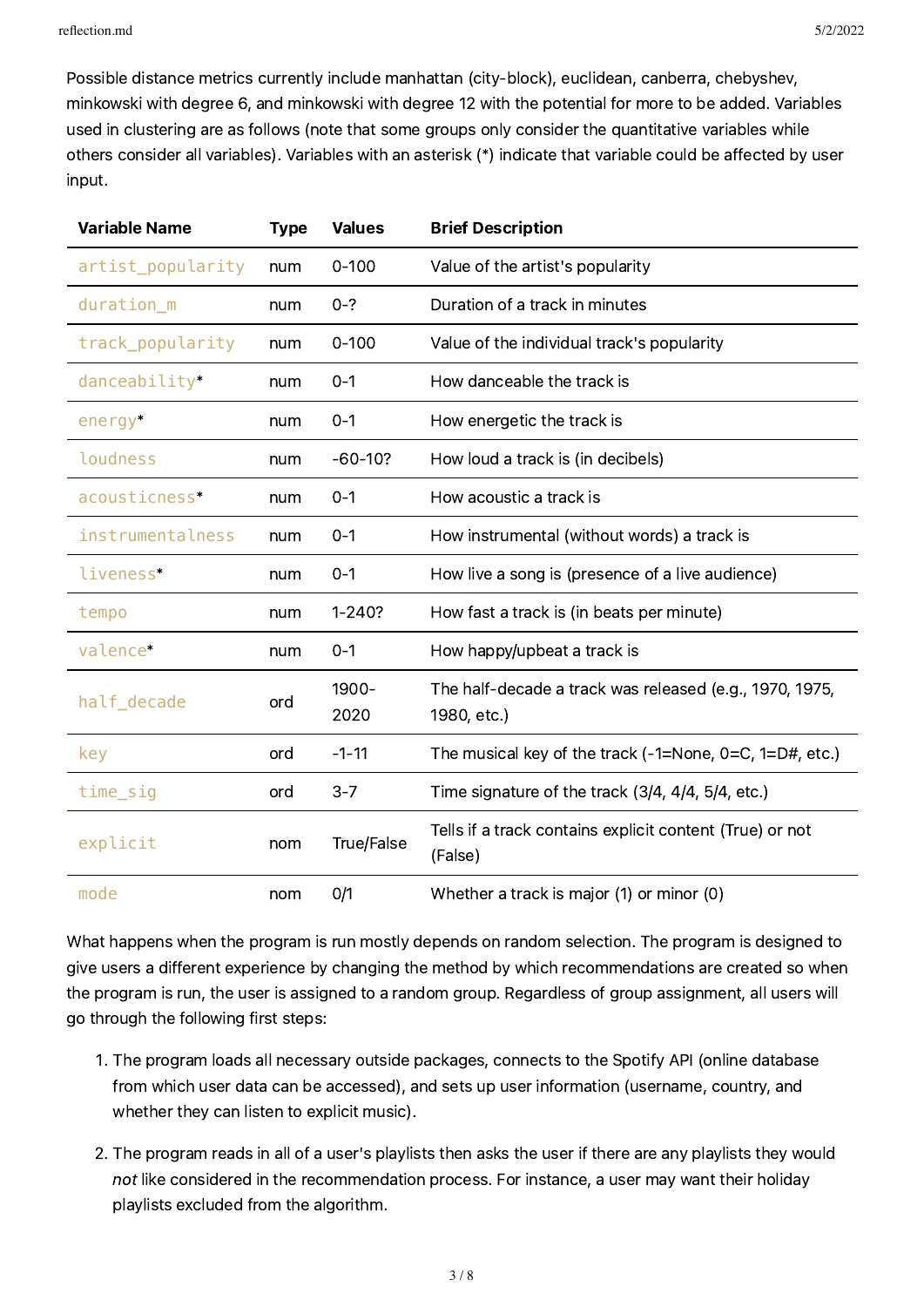- . For each playlist to be analyzed, the program collects all of the songs in the playlist and removes the duplicates, creating a master list of all songs a user is known to "like" (or like enough to add to their library).
- . For each song in this list, 30 recommendations are generated from a built-in recommendation algorithm and duplicates are removed. (Note: the algorithm used to generate these recommendations is not known.) This is done because we need a collection of songs from which to recommend. Since we do not have access to every song on Spotify, we believe  $30*$  number of tracks in library  $-$  duplicates potential recommendations is enough to imitate such a list, at least for the purposes of this program. However, it is a parameter in a function so others may decide to use a different value.

It is not necessary to recommend all of the songs in this list (e.g., this could mean recommending over 20,000 songs). Thus the goal is now to determine the best songs out of the list to recommend.

It is at this point that groups differ. A user will be randomly assigned to one of the following groups (see Figure 1 for a flowchart of the groups):

- . Given 30 random recommendations from the large list mentioned above (algorithm would end here)
- . Only the numeric (quantitative) variables are inputted into a KMeans algorithm with euclidean distance
- . All variables (numeric, ordinal, and nominal) are inputted into a KMeans algorithm with euclidean distance
- . Only the numeric (quantitative) variables are inputted into a KMeans algorithm with a random distance other than euclidean
- . All variables (numeric, ordinal, and nominal) are inputted into a KMeans algorithm with a random distance other than euclidean
- . Only the numeric (quantitative) variables are inputted into a KMeans algorithm with euclidean distance and the user supplies weights
- . All variables (numeric, ordinal, and nominal) are inputted into a KMeans algorithm with euclidean distance and the user supplies weights
- . Only the numeric (quantitative) variables are inputted into a KMeans algorithm with a random distance other than euclidean and the user supplies weights
- . All variables (numeric, ordinal, and nominal) are inputted into a KMeans algorithm with a random distance other than euclidean and the user supplies weights

For groups 4, 5, 8, and 9, the other possible distance metrics are currently manhattan, canberra, chebyshev, minkowski with degree 6 and minkowski with degree 12. In conditions where users give weights, the program prompts them to rate the importance of the numeric variables danceability, valence (happiness), acousticness, liveness, and energy. These weights are then used when standardizing the data.

Without weights, standardization is done with scikit-learn's StandardScaler (for quantitative variables), OrdinalEncoder (for ordinal variables), and OneHotEncoder (for nominal variables). Users are only asked to provide weights for five numeric variables; thus, only the quantitative standardization is affected. In cases were users provide weights, all scaled values on each of the five rated variables are multiplied by the square root of the supplied weight. All outliers are removed before a playlist is created no matter the group. There are typically enough potential recommendations that outlier removal is helpful for the K-Means algorithm.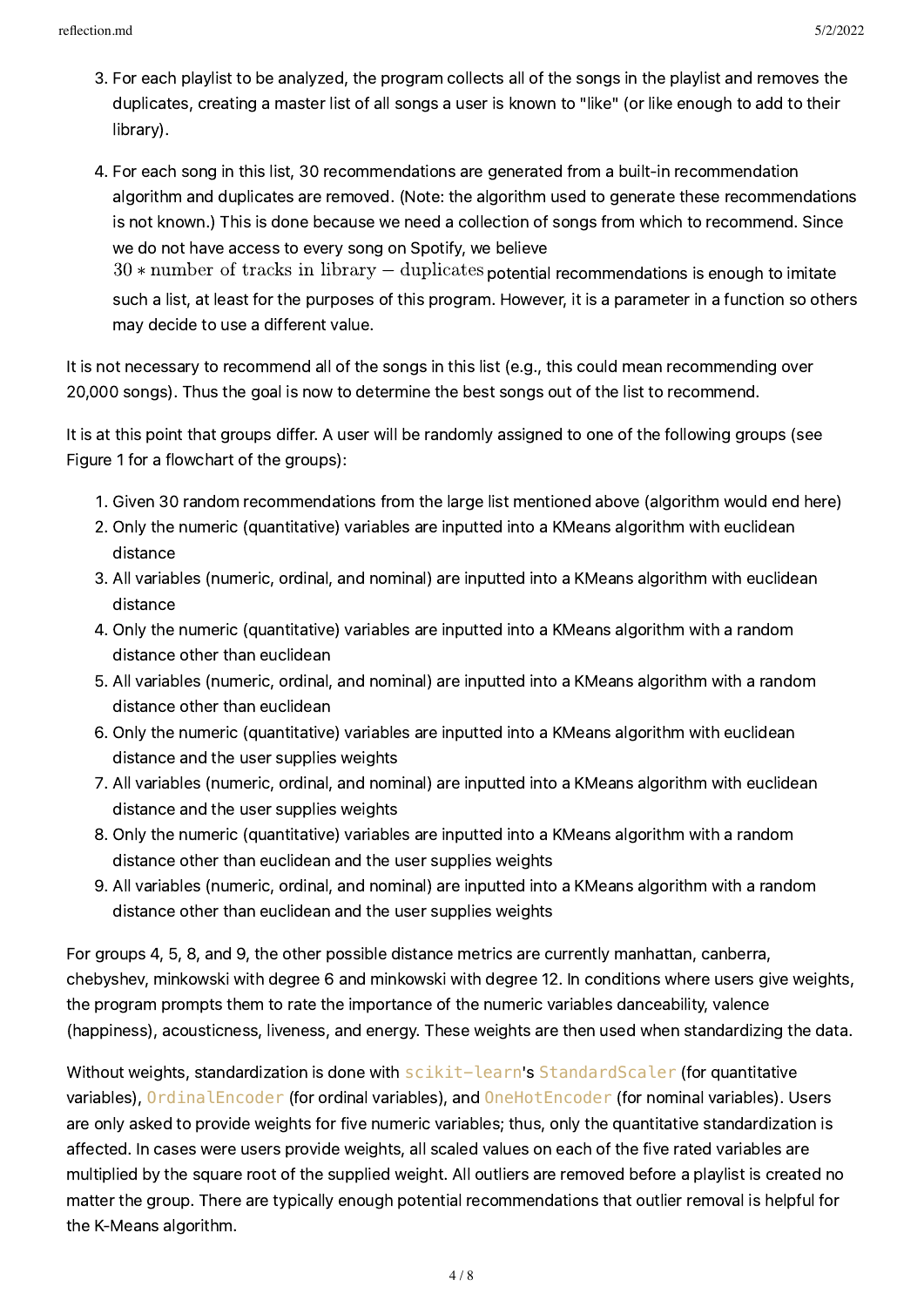

For all groups except group 1, recommendations are chosen after clustering proportional to the number of saved songs in each cluster. For example, if 28% of songs in a user's library are predicted to be in cluster #2, then 28% of the recommended songs will also come from cluster #2. Final playlists should end up with 30 recommended songs (like the Spotify-provided playlists); however, due to rounding 29 or 31 songs may occur.

### Basic Testing of the Program

Singh et al. (2013), in dummy simulations with three different distance metrics, demonstrated that euclidean distance performs better in terms of the least distortion while other distance metrics (manhattan and minkowski in this case) fall behind [3]. It follows that including all variables (rather than just numeric) will lead to a better clustering output and user satisfaction. As such, it is predicted that group 1 would bring the least user satisfaction and group 7 would bring the most. However, will these trends remain when a user is given more control over the recommendation process?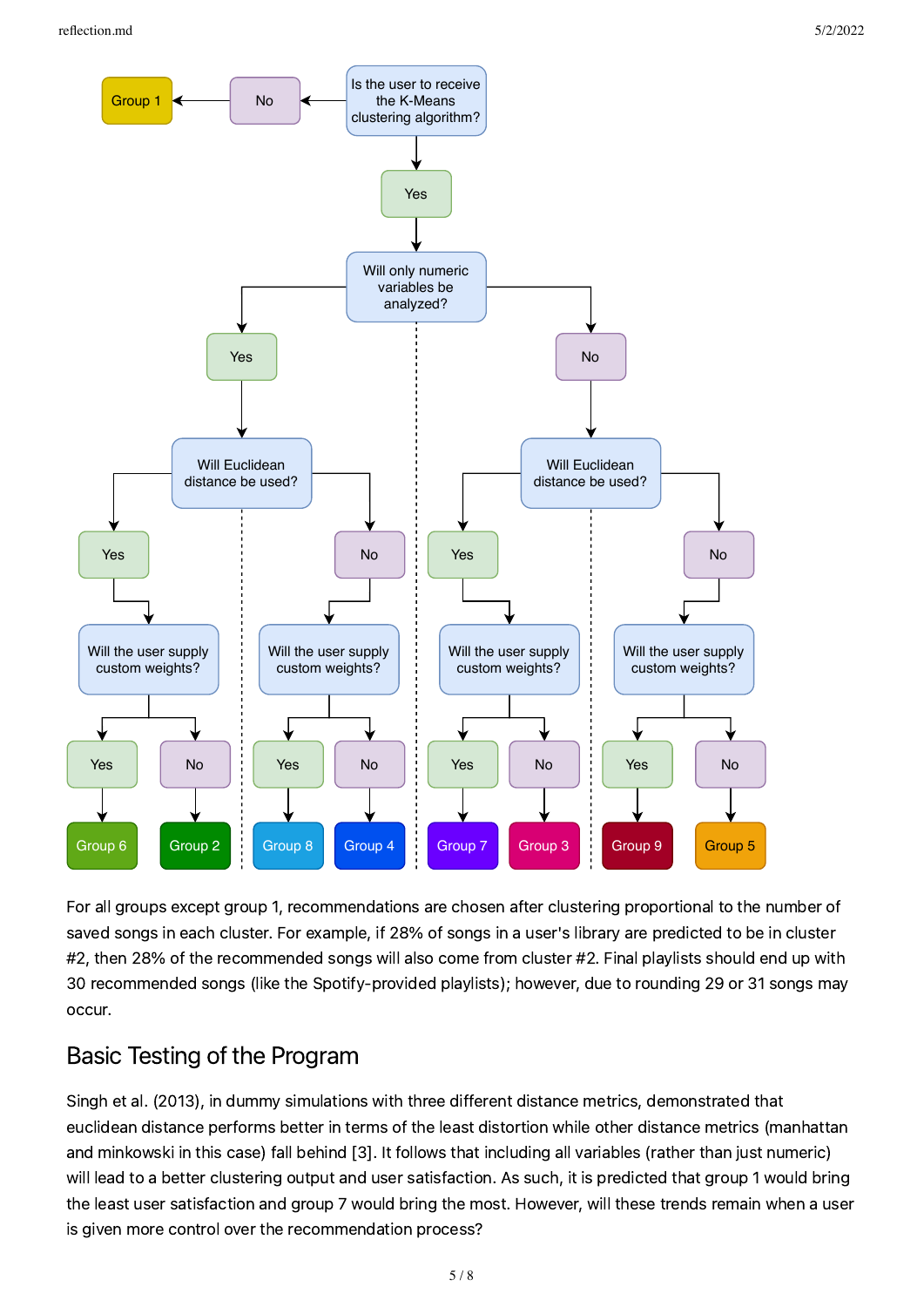In sum, we predict that euclidean distance would outperform other distances, using all variables would outperform just numeric variables, and allowing for user weights would outperform the contrary. Tests were not performed in an experimental setting and therefore cannot be taken too seriously; however, the tests that were done were enough to verify that the program was working as expected.

For basic tests of all groups, five playlists were created:

- . A duplicate of one of my playlists (to emulate a natural playlist "environment")
- . 50 classical pieces
- . 50 pop songs
- . 50 rock songs
- . 50 semi-random, semi-diverse songs

For replication purposes, these playlists are included in testing. ipynb. Tests were also run on my own personal library and on playlists from consenting close friends and family. Each person was asked to rate the songs on their final playlists as "Added to a playlist", "Skipped", "Listened to fully, good song", and "Listened to fully, not good song". They were also asked if the track was already in their playlists and if they had already heard the song. A final score was created through the following:

- 1 point was added for adding to a playlist
- 0.5 points were added for listening to the full track and it was a good song
- 0.2 points were added for listening to the full track and it was not a good song
- 1 point was deducted for skipping a track
- 1 point was deducted if the track was already in their playlist regardless of rating
- 0.2 points were deducted if the track had already been heard

Scoring criteria could not occur simultaneously except for if the track had already been heard. For instance, if a user listened to a full track and it was a good song but had already heard the song, 0.5 points were added and 0.2 points were deducted. The goal was to get a p laylist with a score of 30, indicating that each song in the playlist was new to the user and was worth adding to a playlist.

These preliminary tests ( $n = 5$ ) of groups shows does seem to be in favor of some hypotheses. Of course this must be taken with skepticism as there was no attempt to control for any other factors. One participant in group 3 scored a -2.6 which was higher than the participant assigned to group 2 with a score of -5.9, as predicted. Two were assigned to group 9 with minkowski degree 12 distance and scores were -10.2 and -3. The participant assigned to group 7 scored higher with a score of 1.1 which does follow the hypotheses. No analysis was done to see if these scores differed significantly or if these phenomena are reproducible.

### <span id="page-6-0"></span>Limitations

There are certain limitations to this project mostly due to the type of data accessible. Developers using the Spotify API only have access to certain track attributes. Missing notably is song language. We believe that knowing the language of a track provides additional insight into the songs a user enjoys and could help the clustering accuracy; however, this information is not provided by Spotify.

We also do not have access to a user's listening history (other than the top tracks and top artists). We assume that all songs saved to a user's library are songs they enjoy. While this is a relatively safe assumption, it is surely a conservative estimate of all of the songs they enjoy. It is entirely possible that a user likes a song that they do not choose to add to a playlist. We do not have access to these tracks and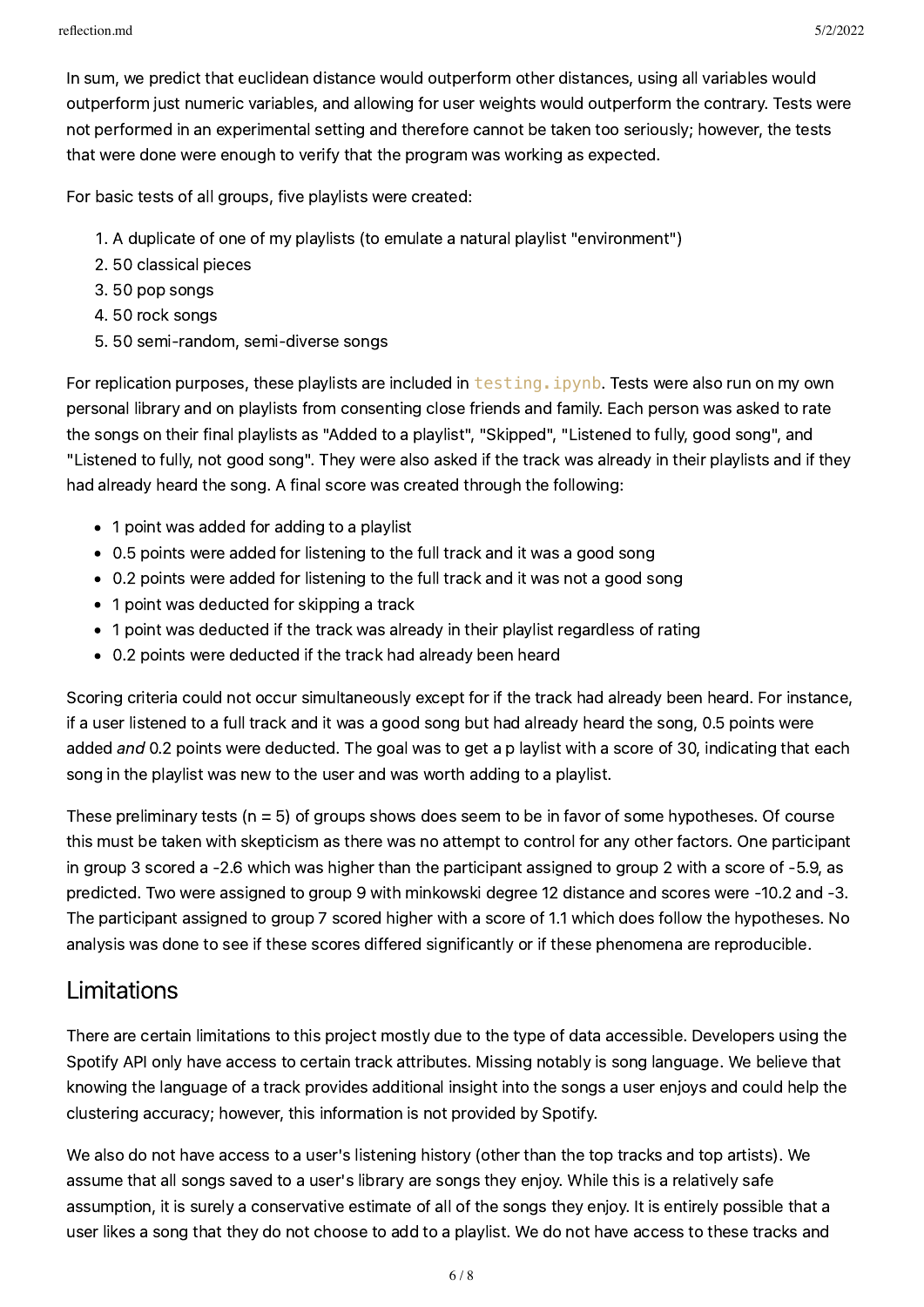must settle with top tracks and saved tracks which may not be truly representative of a user's listening preferences. For example, I have a playlist with 1200 songs from movie soundtracks; even though this is my longest playlist by far it does not mean that I listen to it the most (I don't). Instances like this may skew the clustering and tests on my personal library do show a notable number of recommended soundtracks.

Additionally, all data is taken from the Spotify API meaning that we are trusting the accuracy of Spotify's systems. While is it highly likely that track data is accurate and correct, there is a potential that certain attributes are missing or wrong (for example, a popularity of 0 or a tempo of 0). Some values, such as a loudness of -60 dB, are plausible and correct, but are outliers. Due to the immense amount of recommendations to choose from, we have elected to remove any tracks with any missing data and remove outliers as determined from three outlier-removal algorithms: IsolationForest, LocalOutlierFactor, and OneClassSVM. There is no sure way to detect incorrect data at this time.

In order to recommend songs, we need a list of possible songs to recommend. Then, by analyzing trends in a user's library, we can pick out the best to recommend. Ideally, we would have a list of every possible song on Spotify and pick from there. However, this list is not available to the public. Thus, we claim that by generating 30 recommendations for every 1 saved song (and removing duplicates) we can emulate such a list. It is, however, not known what the recommendation generation algorithm does or how it works.

### Future Work / Potential Applications

The original time allotted for this project (one semester) was not enough to design, run, and complete any full experimental studies. However, the code has the potential to be used in such a setting. The intial inspiration for this project came from questioning the effectiveness of different types of recommendation algorithms. Are consumers more likely to purchase an item if they have control over how their recommendations were created? In other words, can giving consumers direct input into their recommendations help to increase the satisfaction with those recommendations and increase the chances that they purchase a recommended item?

The code here might be used in an attempt to answer questions similar to those by focusing a specific type of recommendation: music. To specify a potential research question, does giving users input into their recommendations lead to higher satisfaction with recommended music quality compared to those who do not get input?

A potential experiment might randomly assign participants to each of the nine groups. With a recommended playlist, participants would rate each track as "liked", "neutral" and "disliked" and researchers could compare the number of tracks "liked" by each participant. Are ratings different for those who had input? Are ratings different between distance metrics (do "better" clusters lead to higher ratings)? To add a semisupervised learning approach, participants in conditions where they supply weights could also be asked to rate their recommended tracks as "liked" or "disliked" and a new playlist would be created given those responses (this would require extra code).

An experiment of this sort is not in the current scope of the project nor its future; however, others may be inspired to use the code or create something of their own. Nevertheless, there are plans for some future work:

- Incorporate the code into a web application where users can run the app without installing Python (this may involve switching to R and Shiny apps)
- Build in a way to include track genres